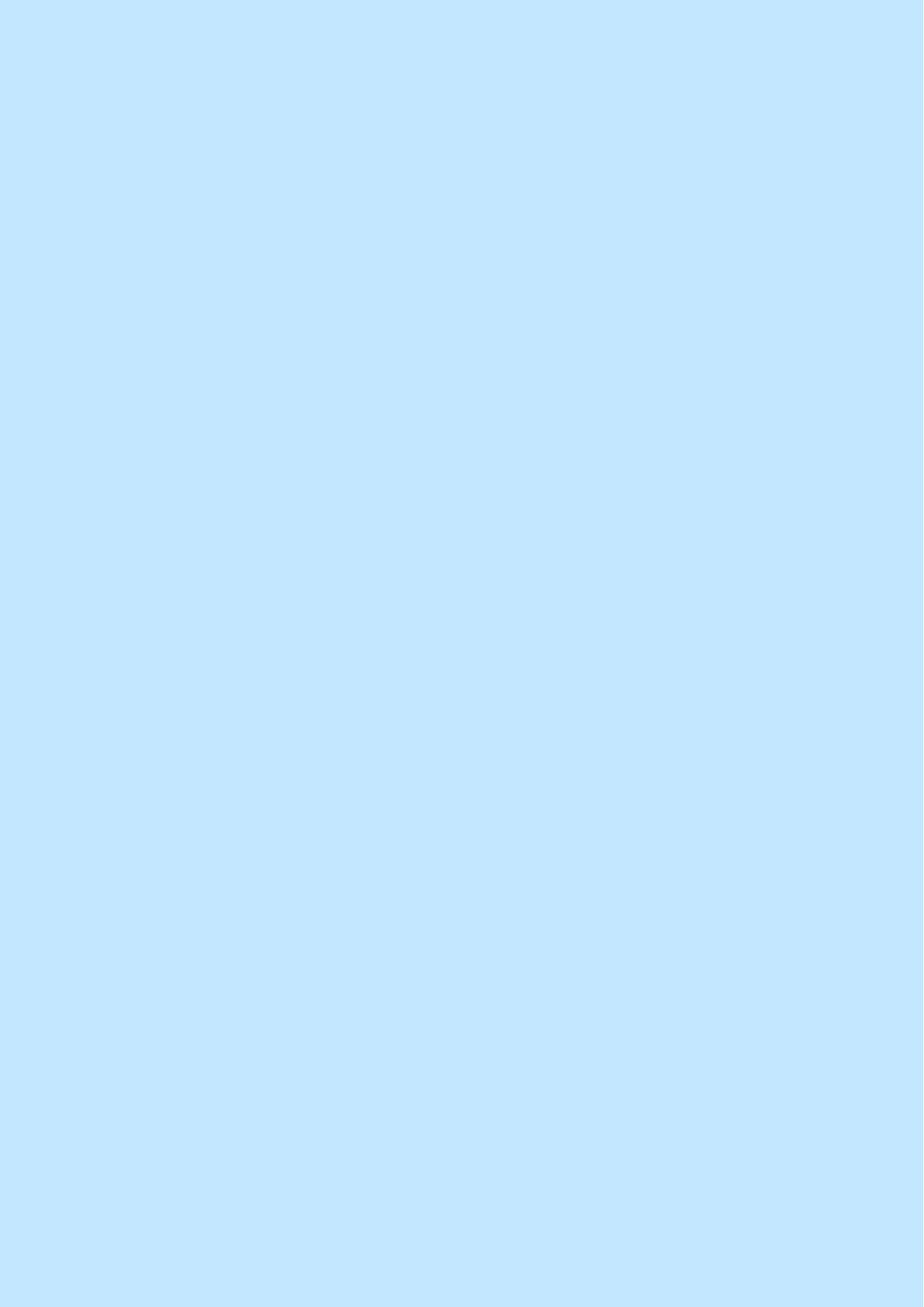# **CHAPTER I: SOCIAL SECTOR**

### **1.1 Introduction**

This Chapter of the Audit Report for the year ended 31 March 2019 deals with findings on audit of the State Government's auditable entities under Social Sector.

**Table 1.1.1** provides the net budget provision and expenditure of major State Government departments under Social Sector during the year 2018-19:

|            |                                                      |                                                                       | $(5 \text{ in } \text{core})$ |
|------------|------------------------------------------------------|-----------------------------------------------------------------------|-------------------------------|
| SI.<br>No. | <b>Name of Department</b>                            | <b>Budget</b><br><b>Provisions</b><br>(Original and<br>Supplementary) | <b>Expenditure</b>            |
| 1.         | Education, Sports & Youth Affairs & Arts and Culture | 2327.48                                                               | 2108.03                       |
| 2.         | Health & Family Welfare                              | 1230.99                                                               | 1065.26                       |
| 3.         | <b>Public Health Engineering</b>                     | 1576.70                                                               | 476.86                        |
| 4.         | <b>Urban Development</b>                             | 228.94                                                                | 92.50                         |
| 5.         | Social Welfare                                       | 763.41                                                                | 558.11                        |
| 6.         | Labour                                               | 95.62                                                                 | 50.93                         |
| 7.         | Housing                                              | 71.88                                                                 | 62.06                         |
| 8.         | Revenue                                              | 32.80                                                                 | 16.52                         |
|            | <b>Total</b>                                         | 6327.82                                                               | 4430.27                       |

| <b>Table 1.1.1</b> |  |
|--------------------|--|
|--------------------|--|

*Source: Budget Estimates, Appropriation Acts and Appropriation Accounts.* 

#### *1.1.1 Planning and conduct of Audit*

Audit process starts with risk assessment of various departments of Government based on expenditure incurred, criticality/ complexity of activities, level of delegated financial powers, assessment of overall internal controls and concerns. During 2018-19, we conducted Audits involving expenditure of ₹ 1429.00 crore (including expenditure pertaining to previous years audited during the year) of the State Government under Social Sector. The chapter contains one Compliance Audit Paragraphs, as discussed in the succeeding paragraphs.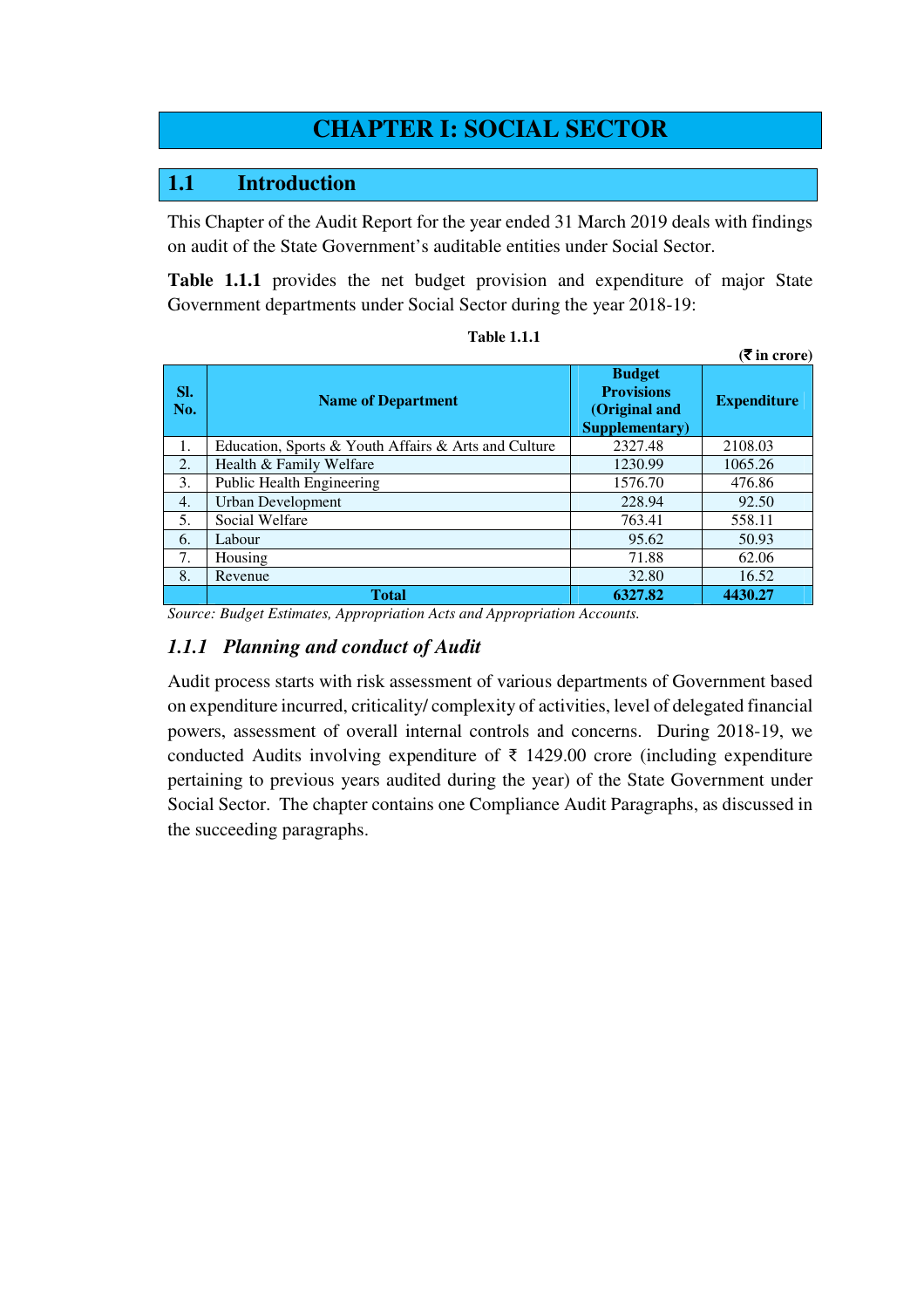# **COMPLIANCE AUDIT PARAGRAPHS**

# **HEALTH AND FAMILY WELFARE DEPARTMENT**

## **1.2 Idle expenditure**

**Expenditure of ₹ 12.35 crore on construction and upgradation of two Primary Health Centres proved idle as these centres were not made operational thereby, defeating the objective to provide curative, preventive, promotive and family welfare services to the targeted population.** 

Mention was made in Performance Audit on Select District Hospitals of the State of Meghalaya (Paragraph 3.2.2) of shortfall in availability of health facilities in the State with respect to population—The shortfall in Sub centres, Primary Health centres and Community Health centres was 54, 24 and 23 *per cent* respectively, of the requirement as of March 2019 based on State's population.

Primary Health Centre (PHC) is the first contact point between village community and the Medical Officer. PHCs provide integrated curative and preventive health care to the rural population with emphasis on preventive and promotive aspects of health care. It also acts as a referral unit for six Sub Centres.

Based on the proposals of the Government of Meghalaya under the Government of India (GoI) sponsored National Health Mission Programme, the GoI , Ministry of Health and Family Welfare approved (October 2014) upgradation of Sub Centre, Chibinang to PHC and construction of PHC at Jengjal for  $\bar{\tau}$  14.00 crore. The State received initial instalment of ₹ 3.00 crore<sup>1</sup> in 2014-15 and another ₹ 11.00 crore<sup>2</sup> in 2015-16.

Notice inviting tenders for construction work of the two PHCs were floated by the Department in November 2014 while the work orders were issued between February 2015 and July 2017. **Table 1.2.1** shows details of construction and expenditure incurred on two PHCs.

| SI.<br>  No.     | <b>Item</b>                                                               | Date of<br>issue of<br>work<br>order | <b>Work</b><br>value<br>$(\bar{\zeta}$ in<br>crore) | Date of<br>completion | <b>Expenditure</b><br>incurred<br>$(5$ in crore) |
|------------------|---------------------------------------------------------------------------|--------------------------------------|-----------------------------------------------------|-----------------------|--------------------------------------------------|
| A                | <b>Chibinang PHC</b>                                                      |                                      |                                                     |                       |                                                  |
|                  | Main PHC Building                                                         | 11.03.2015                           | 2.38                                                | 15.06.2017            | 2.38                                             |
| $\overline{2}$   | Staff's Quarters sanitary installation,<br>internal electrification, etc. | 11.03.2015                           | 2.92                                                | 15.06.2017            | 2.92                                             |
| 3                | Compound Fencing                                                          | 11.04.2015                           | 0.60                                                | 10.06.2015            | 0.59                                             |
| Total(a)<br>5.90 |                                                                           |                                      |                                                     | 5.89                  |                                                  |
| $\boldsymbol{B}$ | <b>Jengjal PHC</b>                                                        |                                      |                                                     |                       |                                                  |
|                  | Main PHC Building                                                         | 11.03.2015                           | 2.49                                                | 13.06.2016            | 2.49                                             |
| $\overline{2}$   | Providing external & internal water<br>supply to main building, etc.      | 13.07.2017                           | 0.51                                                | 9.08.2017             | 0.51                                             |

**Table 1.2.1: Status of work and expenditure incurred in Chibinang & Jengjal PHCs.** 

 $\overline{a}$ <sup>1</sup> ₹ 3.00 crores – Chibinang - ₹ 1.50 crore and Jengjal – ₹ 1.50 crore.

 $2 \xi$  11.00 crores – Chibinang - ₹ 5.50 crore and Jengjal – ₹ 5.50 crore.